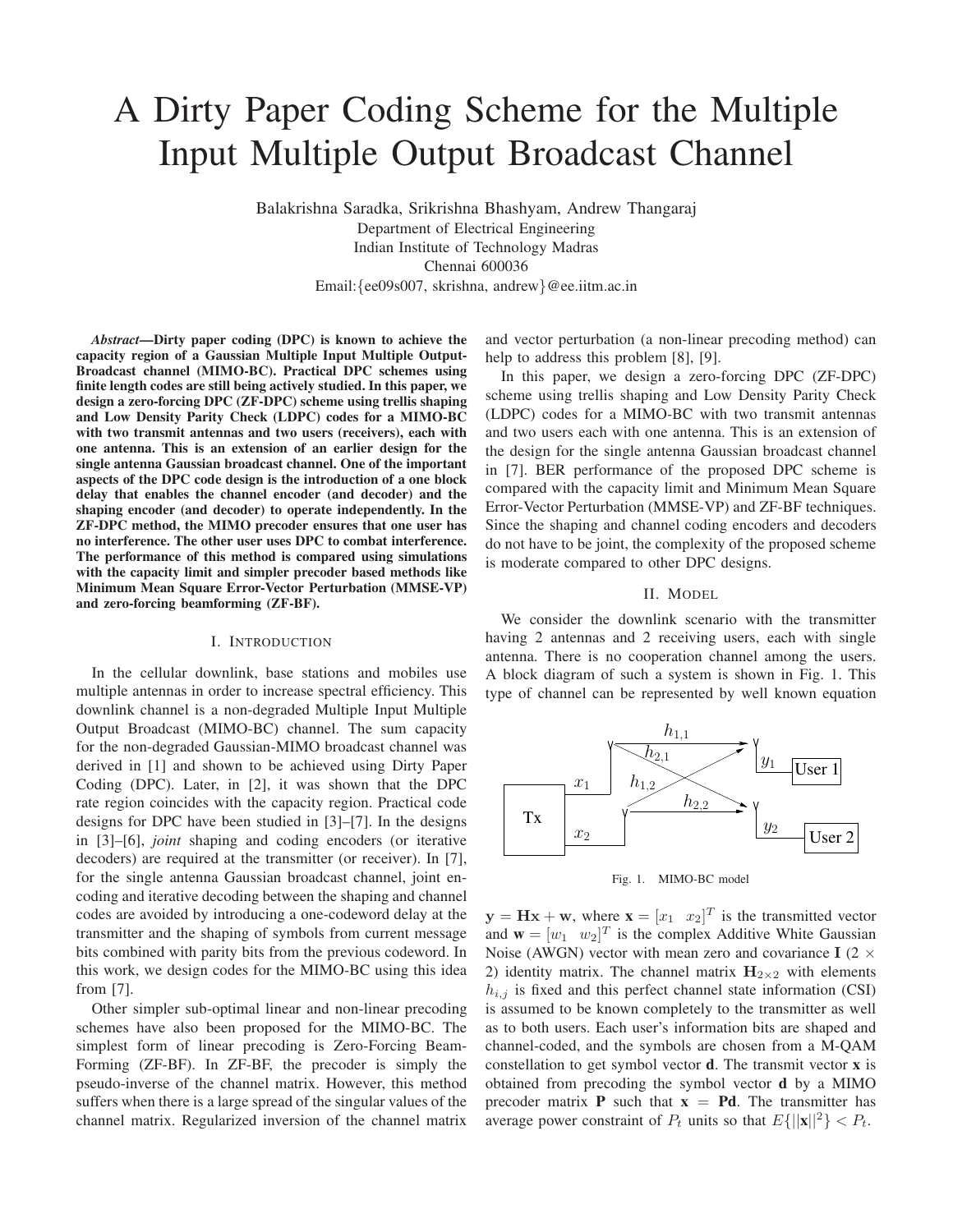The received vector  $y = [y_1 \ y_2]^T$  for the 2 users can be written as:

$$
y_1 = h_{11}x_1 + h_{12}x_2 + w_1 \tag{1}
$$

$$
y_2 = h_{21}x_1 + h_{22}x_2 + w_2 \tag{2}
$$

### III. CAPACITY

In [1], Caire and Shamai derived the sum capacity (total throughput) for the above channel to be:

$$
R = \begin{cases} \log(1+|\mathbf{h}_1|^2 P_t), P_t \ge P_1 \\ \log \frac{P_t \det(\mathbf{H} \mathbf{H}^{\mathbf{H}} + \text{tr}(\mathbf{H} \mathbf{H}^{\mathbf{H}})^2 - 4|\mathbf{h}_2 \mathbf{h}_1^H|^2}{4 \det(\mathbf{H} \mathbf{H}^{\mathbf{H}})}, P_t \le P_1 \end{cases}
$$

where  $h_1$ ,  $h_2$  are the rows of channel matrix  $H$ ,  $P_1$  =  $|h_1|^2 - |h_2|^2$  $\frac{\mathbf{n}_1 \cdot \mathbf{n}_2}{\det(\mathbf{H} \mathbf{H}^H)}$  and it is assumed that  $||\mathbf{h}_1|| \ge ||\mathbf{h}_2||$ . The sum-rate can be obtained using above equation for any given channel H. When rate for each user is fixed the minimum power required to achieve this can be obtained from the capacity region in [2]. Fig. 2 is a plot of the sum rate as a function of transmitted power for two cases: (a) sum capacity as in [1], (b) maximum sum rate when the two users are required to transmit the same rate. In Fig. 2, we choose

$$
\mathbf{H} = \begin{bmatrix} 0.7071e^{2.37j} & 0.8660e^{2.14j} \\ e^{2.37j} & 0.5e^{0.87j} \end{bmatrix}.
$$



Fig. 2. Capacity bounds  $2 \times 2$  MIMO-BC for the given channel H

# IV. ZF-DPC WITH TRELLIS SHAPING AND LDPC CODE *MIMO Precoding*

The zero-forcing DPC (ZF-DPC) method proposed in [1] for  $MIMO-BC$  is used. The channel matrix  $H$  can be decomposed using Gram-Schmidt orthogonalization as  $H = GQ$ , where G is a lower triangular matrix and Q is an orthonormal matrix such that  $\mathbf{Q}\mathbf{Q}^H = \mathbf{I}$  (I is a 2 × 2 identity matrix). The transmitter precodes the vector **u** to get  $\mathbf{x} = \mathbf{Q}^H \mathbf{R} \mathbf{u}$  (See Fig. 3), where the power allocation matrix,  $\mathbf{R} = \begin{bmatrix} r_{11} & 0 \\ 0 & r_{22} \end{bmatrix}$ . Suppose  $\mathbf{G} = \begin{bmatrix} g_{11} & 0 \\ g_{21} & g_{22} \end{bmatrix}$ , we get the received vector to be  $y = GRu + w$ , which simplifies to:

$$
y_1 = g_{11}r_{11}u_1 + w_1 \tag{3}
$$

$$
y_2 = g_{22}r_{22}u_2 + g_{21}r_{11}u_1 + w_2 \tag{4}
$$

, interference. User 2 sees an interference term  $g_{21}r_{11}u_1$ . In Thus, we get one interference-free channel and another channel with interference. Here,  $u_1$  carries the message for user 1, and  $u_2$  carries the message for user 2. User 1 sees no the case of a MIMO broadcast channel, both the messages are known at the transmitter non-causally. Therefore, the effect of interference at user 2 can be removed using DPC for the message of user 2, i.e.,  $u_2$  is the DPC-coded transmission for user 2. Power allocation matrix entries are computed as in [5].

# *DPC Scheme*

Dirty paper coding [10] is a technique of canceling known interference at the transmitter. For a channel  $Y = X + S +$ **W**, where  $X = [X_1, X_2...X_L]$  is the sequence of powerlimited transmitted symbols with power  $P_x = \frac{E[||\mathbf{X}||^2]}{L}$  $\frac{\mathbf{A} \parallel \ \cdot \ \cdot }{L},$  $S = [S_1, S_2...S_L]$  is a known interference sequence at the transmitter and **W** is colored or white Gaussian noise vector with  $P w = \frac{E[||\mathbf{W}||^2]}{L}$  $\frac{W||}{L}$ , the capacity is the same as if we have no interference **S**, i.e,  $Y = X + W$ . A lattice based DPC strategy was proposed in [4] where the transmitter sends  $[v - \alpha S]$  $\mod M$  with elements of v restricted to the symbol set of the elements of **X** and  $\alpha = P_x/(P_w + P_x)$  is an MMSE scaling factor [10]. The receiver decodes using  $\hat{Y} = (\alpha Y) \mod M$ .

The interference at user 2 is known at transmitter and can be canceled using DPC by selecting the value  $\beta = -\alpha \frac{g_{21}r_{11}}{g_{22}r_{22}}$ , where  $\alpha$  is the MMSE factor.

The rest of the DPC scheme shown in Fig. 3 is based on the design in [7]. The lattice based DPC scheme proposed for degraded broadcast channel [7] is extended to the  $2 \times 2$  MIMO-BC case. A lattice-based method that uses a combination of a convolutional code for sign-bit shaping and an LDPC code for channel coding is used. The details are explained in the rest of this section.

#### *Combining Shaping and Channel Coding*

Sign-bit shaping [11] is a method of constellation shaping that modifies the sign of transmitted symbols using redundant bits to choose cosets of convolutional codes. The redundant bits are chosen for the whole block of bits using a trellis of a convolutional decoder so as to optimize a given constraint. The power of the transmitted symbols is usually taken as the minimization constraint. In the interference-free case, this results in choosing constellation points with Gaussian-like distribution. In DPC, the minimization of the power implements the latticequantization after subtraction of interference.

The block diagram of the proposed scheme is shown in Fig. 3. The encoder works with a block of  $L$  symbols at a given time. The  $i^{th}$  user has J information bits that are split as  $P$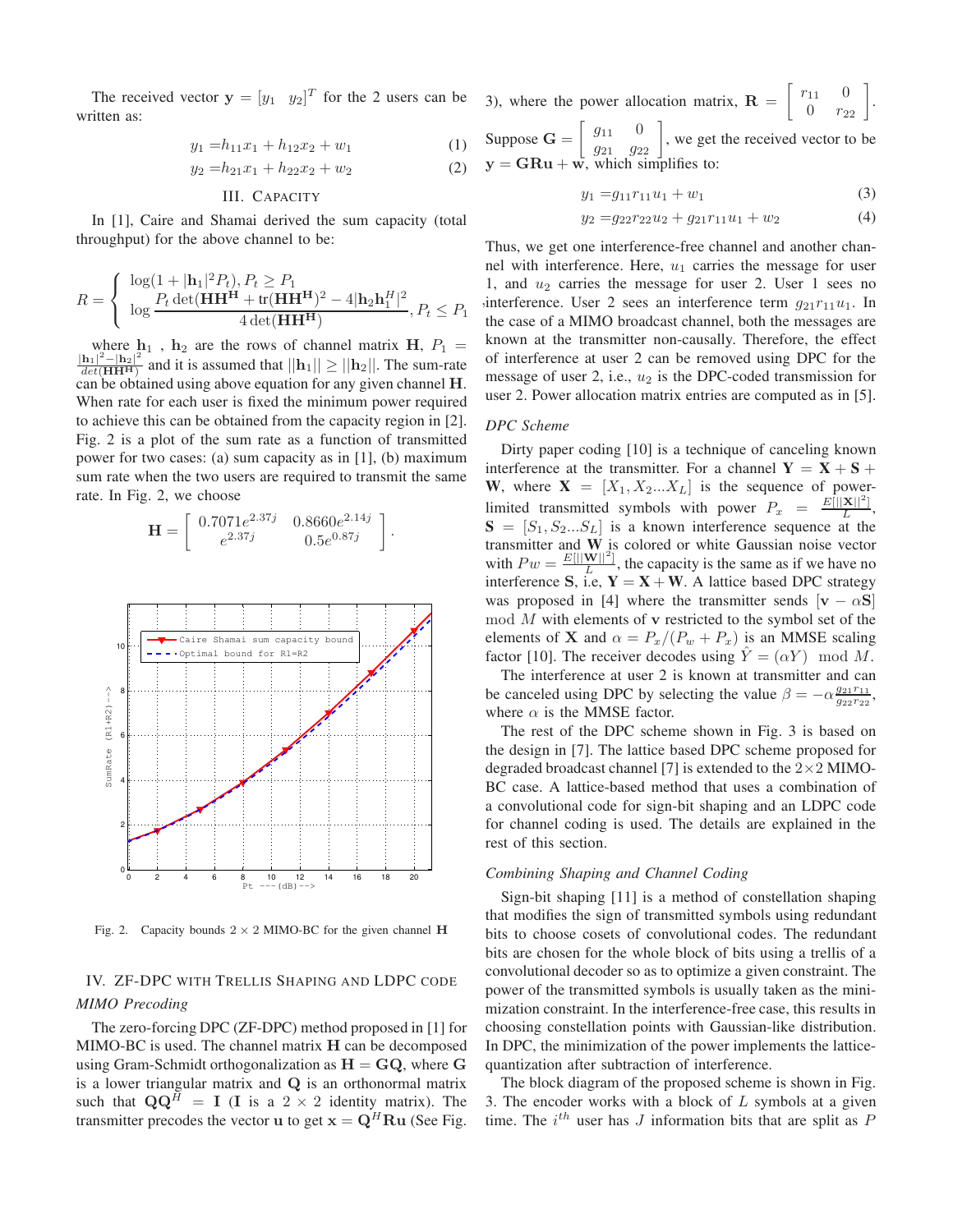

Fig. 3. MIMO Trellis Shaping DPC for  $2 \times 2$ 

sign bits  $\mathbf{a}_i^T = \begin{bmatrix} a_1^i & a_2^i & \cdots & a_P^i \end{bmatrix}$  and  $J - P$  message bits  $\mathbf{m}_i^T = [m_1^i \quad m_2^i \quad \cdots \quad m_{J-P}^i]$ . A rate 1/2 non-systematic convolutional code with 4 states is used for sign-bit shaping. The sign bits are passed through the rate-1/2 inverse-syndrome former having polynomial  $H^{-T} = [D, 1 + D]$  to map to a coset leader. The output of inverse-syndrome former  $\mathbf{c}_i^T =$  $[c_1^i \quad c_2^i \quad \cdots \quad c_K^i]$  is the sequence of bits taken as initial signbit sequence. A joint 16-state Viterbi Algorithm (VA) decoder for the convolutional code  $C_U$  with generator matrix

$$
G_U = \left[ \begin{array}{cc} \left[ 1 + D^2, 1 + D + D^2 \right] & \left[ 0, 0 \right] \\ \left[ 0, 0 \right] & \left[ 1 + D^2, 1 + D + D^2 \right] \end{array} \right]
$$

determines the final shaped-bit sequence  $\begin{matrix} T \\ i \end{matrix}$  =  $[s_1^i$  $s_2^i$  $\sim$   $\sim$   $\sim$  $\begin{bmatrix} i \\ K \end{bmatrix}$  for each user jointly. The branch metric for Viterbi algorithm is chosen to minimize of the sum of the transmitted power in the two antennas. A  $(N, K + J - P)$  LDPC encoder with rate  $(K + J - P)/N$ computes parity bits  $\mathbf{p}_i^T = \begin{bmatrix} p_1^i & p_2^i & \cdots & p_N^i \end{bmatrix}$  from the sign-bits and message-bits. In order to combine shaping and channel coding, the parity bits are been delayed by one block of l symbols. This means that the parity bits of the previous block are used in the current block to determine the sign bits and the modulated symbol. The delayed parity bits and message bits are interleaved in an interleaver  $\pi$  before being modulated to M-QAM symbols. The number of symbols in a given block  $L = \frac{N}{log_2 M}$  is assumed as an integer. Careful selection of the bits-to symbol mapping is done such that the shaped-bits determines the sign of the constellation symbols  $d_i$  for each user. The bits to symbol mapping is chosen to be the same for both dimensions of the M-QAM constellation. The mapping  $[000, 001, 010, 011, 100, 101, 110, 111]$   $\longrightarrow$  $A [1/2, 3/2, 7/2, 5/2, -7/2, -5/2, -1/2, -3/2]$  in each axis is used for our 64-QAM simulation. This bits-to-symbol mapping is chosen because: (i) flipping of the sign-bit provides a significant change in the transmitted energy of the symbols and (ii) bits are almost as gray coded so that Bit Interleaved Coded Modulation (BICM) for LDPC coding is feasible.

# *Decoder*

The decoder for this scheme is similar for all users except the scaling factor and is shown in Fig. 4. Bits are decoded by computing  $\hat{Y}_i = (\alpha Y_i) \mod M$ . The receiver mod operation can be replaced by searching  $\hat{Y}$  in a M-QAM constellation repeated multiple times in both dimensions [3]. The repeated constellation in each dimension  $A_R = \{A - \}$  $rM, \dots, A - M, A, A + M, \dots, A + rM$  where the A is the transmitter constellation and  $r$  is taken to be a sufficiently large value. The receiver computes LLR for each bit as

$$
L_i = \frac{\sum_{s \in A_R, biti = 0} \exp\left(\frac{-(\hat{Y}_j - s)^2}{2\beta}\right)}{\sum_{s \in A_R, biti = 1} \exp\left(\frac{-(\hat{Y}_j - s)^2}{2\beta}\right)}.
$$

The LLRs for the sign bits and message bits of block T are used with the LLRs of the parity bits in block  $T + 1$  for LDPC decoding. Thus, the one block delay of parity bits at the transmitter is compensated before decoding. The inverse permutation for parity bits and message bits are also applied before the LDPC decoder decodes the message and shaped bits. The sign bits are recovered using the syndrome former  $H<sup>T</sup>$  from the shaped bits to get original sign bits.

#### V. SIMULATION RESULTS

We simulate the BER (averaged over the two users) performance of the proposed ZF-DPC scheme for a sum rate of 4 bits/s/Hz (each user with equal rate) and plot it in Fig.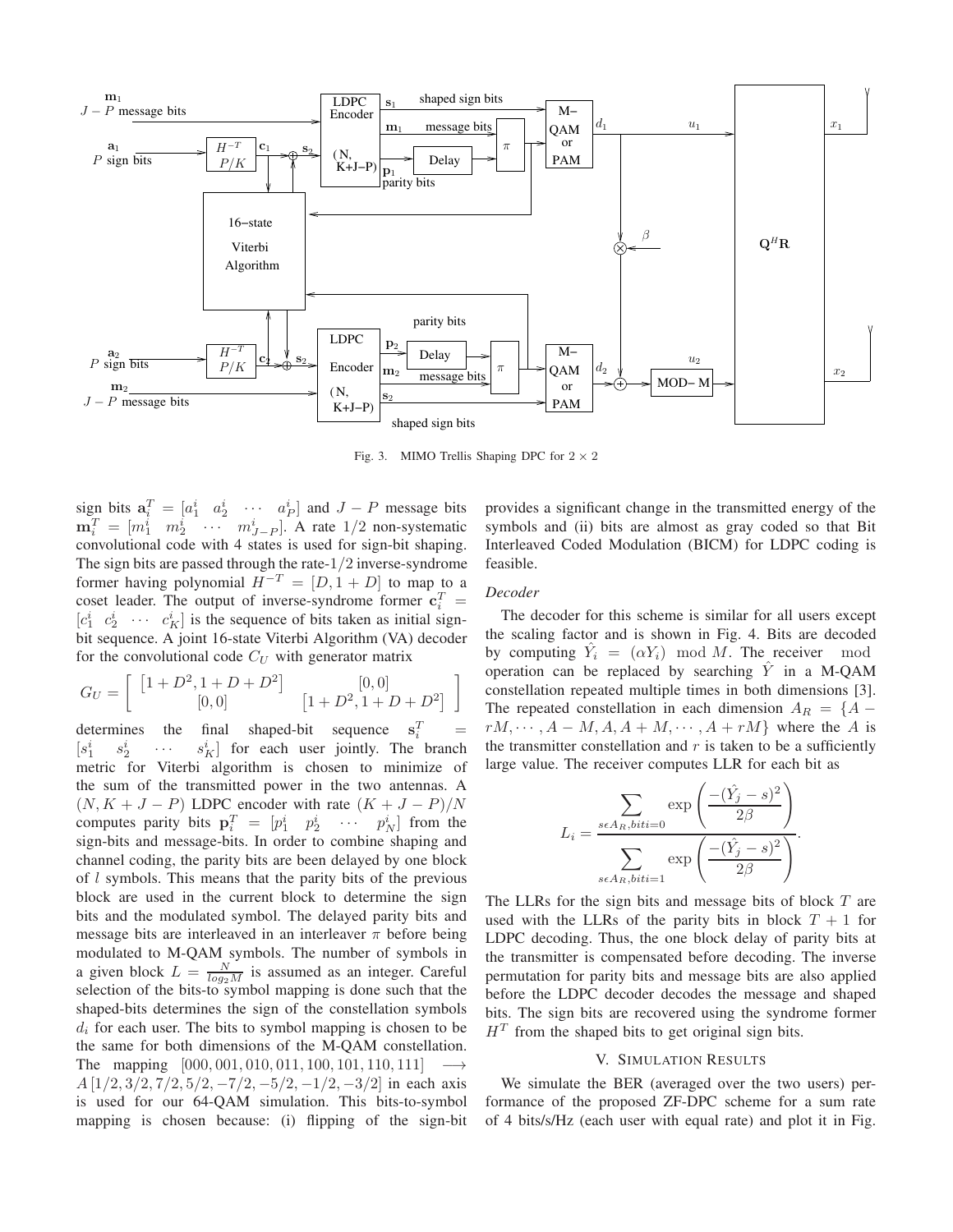

Fig. 4. User module

5. The channel matrix  $H =$ f  $0.7071e^{2.37j}$ 2.37*j* 0.8660 $e^{2.14j}$  $e^{2.37j}$ 2.37*j* 0.5 $e^{0.87j}$ 1 is taken as in [5] for comparison purposes. A shaping code with code rate  $1/2 (= P/K)$  is used for shaping. An irregular LDPC code (30000,15000) with code rate 0.5 having bitnode degree distribution of  $0.4691x + 0.3171x^2 + 0.0103x^5 +$  $0.05085x^{6} + 0.1096x^{8} + 0.04305x^{2}9$  (edge perspective) and check-node distribution  $0.0489x^7 + 0.9511x^8$  is used as the channel code. These degree distributions are optimized for binary transmission over AWGN channels. Further optimization for the M-QAM constellation is a possible extension of this work. The parameters as shown in the block diagram Fig. 3 are  $P = 5000, J = 10000, K = 10000$  and  $M = 64$  for our simulations. A simple row-column interleaver of row size 174 is used for interleaving parity and message bits before OAM modulation. The MMSE factor,  $\alpha = 0.71$  is selected by simulation. The overall rate for each individual user is 2 bits/channel use.

We also simulated a ZF-DPC design where we employing our ZF-DPC scheme for the 2 quadrature channels (I and Q) individually using 8-PAM in each dimension, thereby achieving the same overall rate. The performance of this scheme was slightly worse than the 64-QAM design. Note that in the 64-QAM design the sign bits for both the dimensions are jointly optimized

We compare our method with the following: (i) TCQ/TTCM ZF-DPC method proposed in [5], (ii) sub-optimal precoding methods such as MMSE-VP and Zero Forcing Beam Forming (ZF-BF) [9], and (iii) the capacity limit. The result for TCQ/TTCM ZF-DPC is taken from the simulation result in [5]. In case of MMSE-VP, a sphere encoder is used to select the transmitted vector from an extended constellation. We choose an LDPC code (30000,10000) of rate-1/3 with bit node distribution  $0.239268x + 0.109947x^2 + 0.345878x^3 +$  $0.304904x<sup>1</sup>4$  (edge perspective) and check node degree distribution  $0.454772x^4 + 0.390687x^5 + 0.154541x^7$  to code the bits for the individual user rate of 2 bit/sec/Hz in 64-QAM constellation. In case of ZF-BF, the precoding matrix is taken as  $H^H(HH^H)^{-1}R$ . The ZF-DPC method is observed to be 1.8 dB better than MMSE-VP and 2.4 dB better than ZF-BF at around  $3 \times 10^{-4}$  BER. Based on the capacity limit, the minimum transmitter power  $P_t$  required for a sum rate of 4 bit/sec/Hz is found to be 8.3 dB. From Fig. 2 and our

simulation performs 4.3 dB away from the capacity limit. This method performs 1.9 dB poorer than the best known coding method for MIMO-BC called TTCM/TCQ method with ZF-DPC in [5]. The major loss components are the loss due to LDPC coding, shaping loss and modulo loss. Also, note that our method does not require joint shaping and coding as in [5] using a joint trellis. Further improvement in our scheme is possible by optimization of the LDPC code for 64-QAM and the bit mapping used in our design. At present, the coding loss of the LDPC code used seems to be the major component of the overall loss.



Fig. 5. Comparison results of the scheme for  $2 \times 2$  MIMO-BC for sum-rate of 4 bits/sec/Hz

# VI. CONCLUSION

We designed a ZF-DPC scheme for a non-degraded  $2 \times 2$ MIMO-BC channel and studied its BER performance using simulations. The main advantage of our scheme is that we have integrated a shaping technique as well as an LDPC code with the introduction of a simple block delay component for the parity bits at the encoder and a ZF-DPC. This removes the requirement for joint shaping and channel coding. We also compare our method with MMSE-VP and ZF-BF methods and show the gains. The gap from the capacity has also